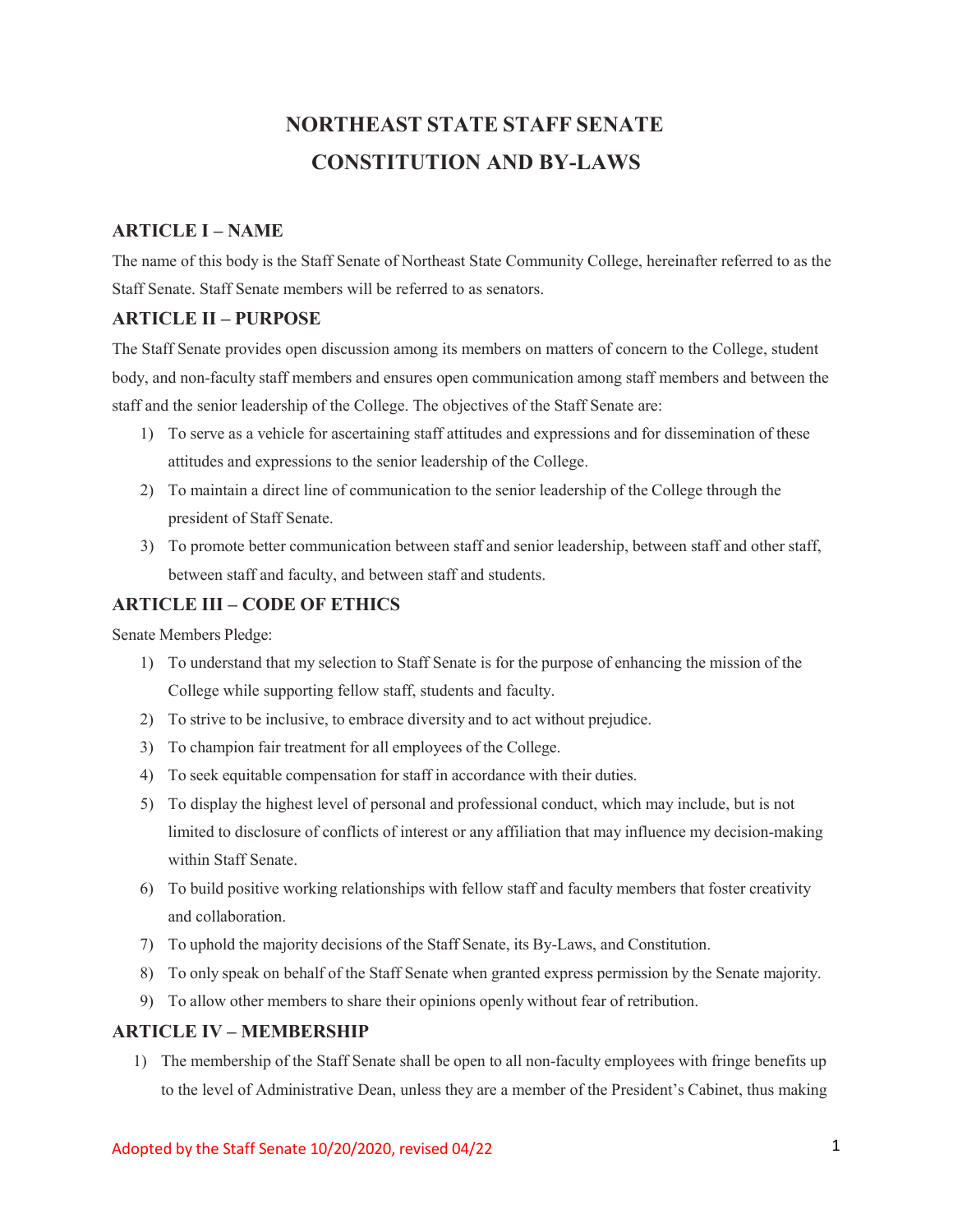them ineligible to serve on the Staff Senate. The President, Vice President(s), and Assistant Vice President(s) shall not be eligible for membership.

- 2) Voting members will represent the following divisions/offices:
	- a. Academic Affairs (2) members
	- b. President's Office, Administration, Grant Development, and Advancement (1) member
	- c. Economic and Workforce Development  $(2)$  members
	- d. Finance and Information Technology  $-$  (2) members
	- e.Institutional Excellence and Student Success (3) members
	- f. Safety, Security and Plant Operations (2) members
- 3) There shall be four possible non-voting members representing the following areas/organizations:
	- a. One representative from the Faculty Senate.
	- b. Past-President of Staff Senate if no longer serving as a member.
	- c. One member from Human Resources to serve as a resource.

#### **ARTICLE V – OFFICERS**

Elected officers of the Senate will comprise the Staff Senate Executive Committee and shall consist of the:

- 1) President The President of the Staff Senate will preside at regular council meetings and chair the Staff Senate Executive Committee. The President will serve as ex-officio member of all Staff Senate committees.
- 2) Vice President In absence of the President of the Faculty Senate, the Vice-President will assume the duties of the President. If special circumstances prevent the President from completing the term of office, the Vice-President will become President, assuming the duties of the President. A special election will be held to elect a new Vice-President.
- 3) Secretary The Secretary will keep the minutes of the Staff Senate and the Staff Senate Executive Committee meetings and will post and distribute copies of minutes upon approval by the Staff Senate.
- 4) Parliamentarian The Parliamentarian shall ensure the Staff Senate adhere to Robert's Rules of Order during all meetings, educate Staff Senate members on parliamentary procedures, and advise the Staff Senate Executive Committee in the use of parliamentary procedure as needed.

Removal or replacement of officers:

- 1) The Staff Senate may, by two-thirds vote of senators present, remove any officer.
- 2) In the event that an officer, excluding the President, assumes office and for some reason becomes unable or unwilling to complete his/her term of office, a special meeting shall be called and a special election held to fill the vacated office for the remainder of the vacating officer's term.

Staff Senate Executive Committee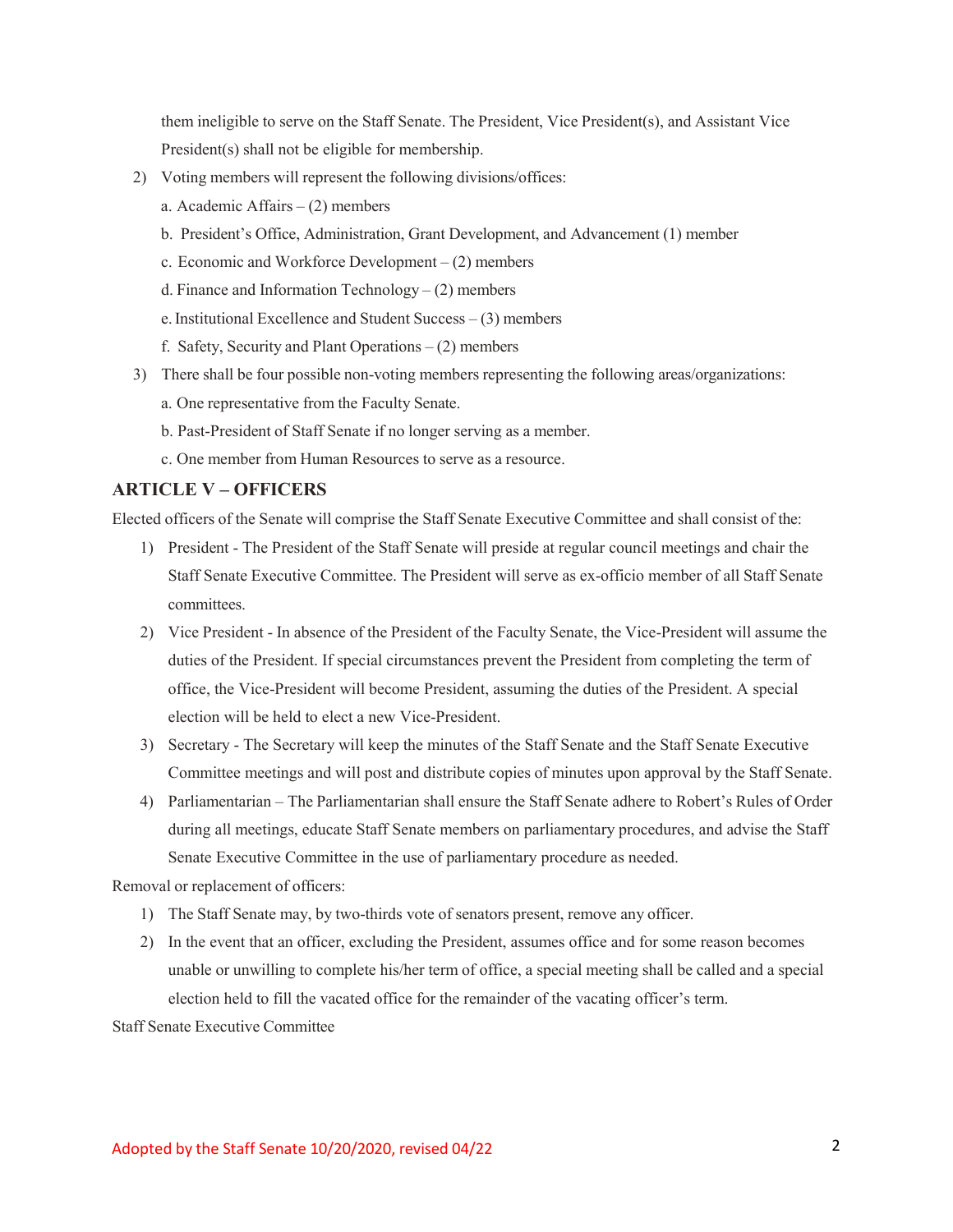- 1) The Staff Senate Executive Committee shall consist of the President, Vice President, and immediate Past- President, Secretary, Parliamentarian, and chairs of all standing committees.
- 2) The Staff Senate Executive Committee shall act on behalf of the Staff Senate between regular meetings. All such actions shall be reported at the next Staff Senate meeting.
- 3) The Staff Senate Executive Committee shall meet at least once per month at a time determined by the committee at its first meeting following annual elections. Other meetings of the Staff Senate Executive Committee may be called by the Staff Senate President or at the request of a simple majority of the Staff Senate Executive Committee. The Staff Senate Executive Committee shall approve all committee memberships. All Staff Senate Executive Committee meetings shall be open to the public.

# ARTICLE VI – ELECTIONS AND TERM OF OFFICE

- 1) Elections will be conducted by members of the Election Subcommittee. The Election Subcommittee shall consist of the following members:
	- Chair: Staff Senate Secretary
	- **Staff Senate Vice President**
	- One Staff Senator as determined by Staff Senate majority vote
- 2) Elections for the Senate shall take place no later than May 31. Information concerning the election process will be distributed to all staff at least thirty days prior to May 31.
- 3) The Staff Senate, through use of a secret ballot, elects officers annually. Each term will begin July 1 and conclude June 30.
- 4) Officers shall be eligible for re-election, but may not serve more than four consecutive terms in the same office.
- 5) Vacancies because of inadequate divisional nominations and elections as outlined in Article IV, Section 2, shall be filled with the nominees receiving the highest vote(s) during the election, but not resulting in divisional representation on the Senate.
- 6) As vacancies occur due to death, termination of employment, transfer, retirement, or resignation, the appropriate elected alternate for that department or classification will fill the balance of the term. In the event that the alternate is unable to fill the senate seat and with no one person receiving the majority of the votes from the most recently held election, or due to extenuating circumstances, the Staff Senate Executive Committee may appoint a staff member to represent the vacant division/office as senator.
- 7) A majority vote may be taken to remove any Staff Senate member following three consecutive unexcused absences from regular meetings during any calendar year.
- 8) The retiring President of the Staff Senate shall serve as an advisor to the Staff Senate Board for one year. If his/her elected term as a representative has expired, he/she shall serve as a non-voting member of the Staff Senate and the Staff Senate Executive Committee.
- 9) Elections by the Senate shall be conducted in accordance with the By-Laws.

# **ARTICLE VII – COMMITTEES**

Adopted by the Staff Senate 10/20/2020, revised 04/22 3 The Senate shall determine what additional standing committees should be established. By-Laws will be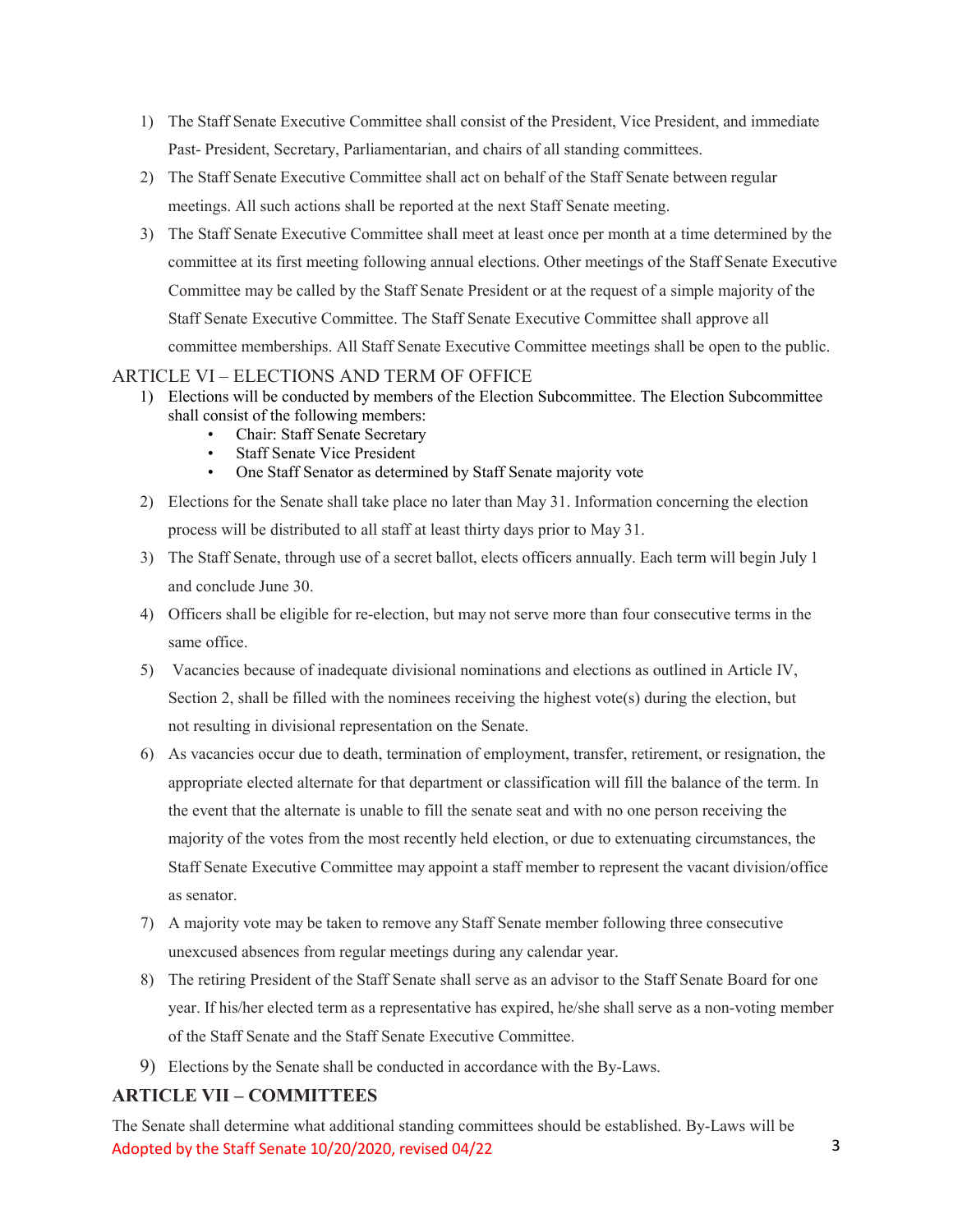revised to address additions of standing committees. Senate members to the standing committees and collegewide committees shall:

- 1) Represent the position of the Staff Senate in the discharge of responsibilities.
- 2) Inform the Staff Senate of pertinent matters to be considered and action taken by either:
	- a. Forwarding copies of meeting minutes to the Secretary within ten days after approval of minutes by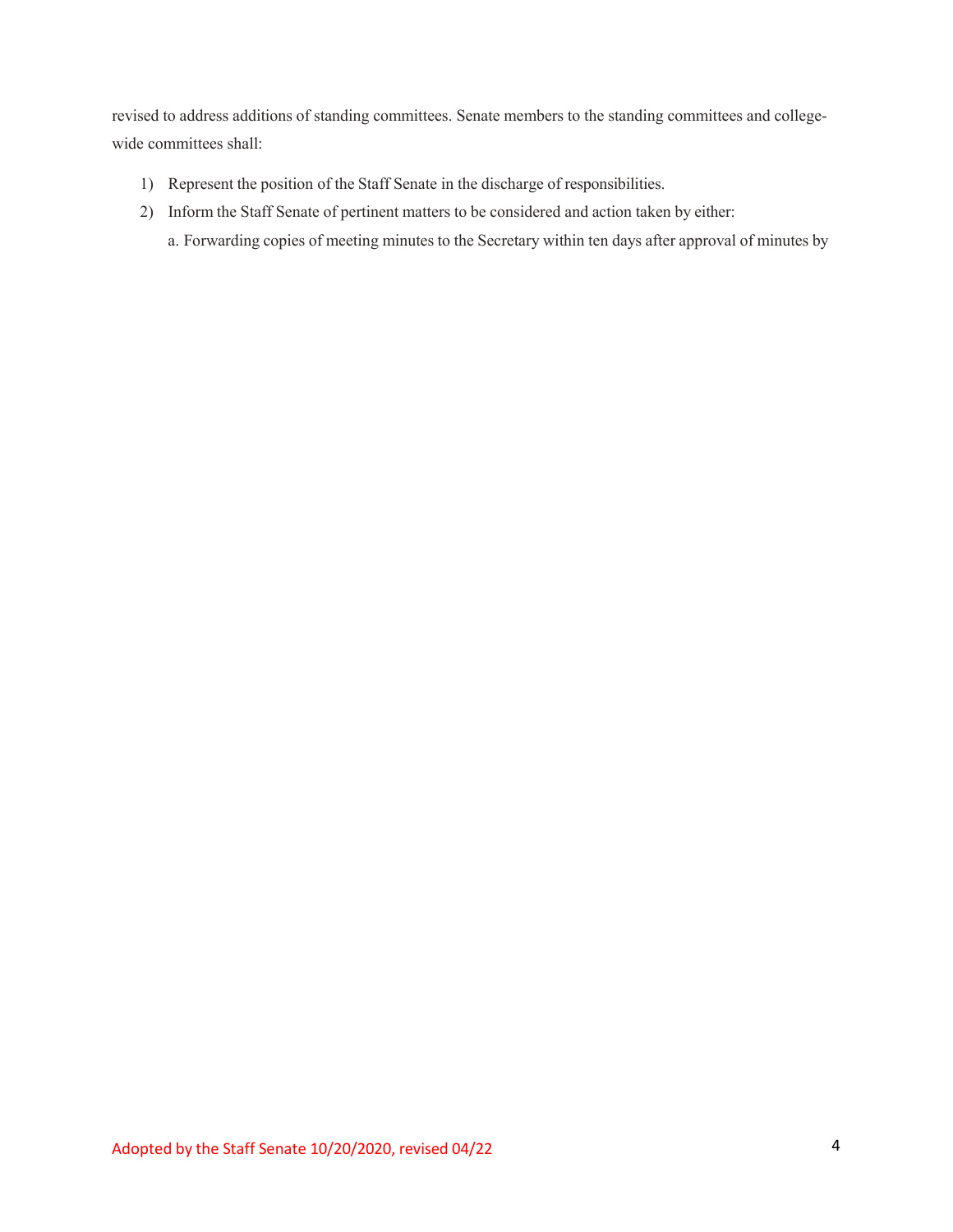the respective standing committees and college-wide committees, or

b. Verbally presenting a summarized report at the next Staff Senate meeting.

3) Bring matters of staff concern before the respective college-wide committee.

# **ARTICLE VIII – MEETINGS AND RULES OF ORDER**

- 1) The Staff Senate will agree to abide by Robert's Rules of Order while conducting all sanctioned meetings.
- 2) Quorum requirements will be seven Staff Senate members including at least one Executive Committee member. There must be seven "yes" votes in order to pass a measure.
- 3) The Staff Senate shall meet a minimum of once per month. Additional meetings may be called at the discretion of the Staff Senate Executive Committee.
- 4) The Staff Senate Executive Committee shall meet at least once per month at a time to be determined by the committee at its first meeting following annual elections. Other meetings of the Staff Senate Executive Committee may be called by the Staff Senate President or at the request of a simple majority of the Staff Senate Executive Committee.
- 5) Each meeting will adhere to the following order of business: call to order, roll call, reading and approval of minutes, reports from officers and committees, unfinished business, new business.

## **ARTICLE IX – AMENDMENTS**

- 1) Amendments to the Constitution may be acted upon only:
	- a. At a meeting of the Staff Senate.
	- b. If presented in writing to all members of the Staff Senate at least thirty days prior to a business meeting at which the proposed change is to be considered. Such an amendment may be adopted by a two-thirds vote of the members present. Any changes to such proposed amendments NOT presented in writing to all members of the Staff Senate thirty days in advance of a business meeting may be adopted by at least four-fifths of the members present.
- 2) If, in the judgment of the Staff Senate Executive Committee, action upon a proposed amendment is desirable before the next business meeting, it may be taken through an email/mail ballot following presentation of the amendment in writing to all members of the Staff Senate. If two-thirds of the members returning ballots within the succeeding thirty days vote affirmatively, the amendment shall be adopted.

## **ARTICLE X – ADOPTION OF CONSTITUTION**

- 1) This Constitution and any amendments thereby are to become effective immediately upon adoption by vote of the Staff Senate membership, as specified in Article IX sections 1 and 2.
- 2) Any proposed amendment(s) will be submitted in writing to the Staff Senate at a regular meeting.
- 3) The proposed amendment(s) will be submitted electronically to all staff members at least seven days prior to the next Staff Senate meeting.